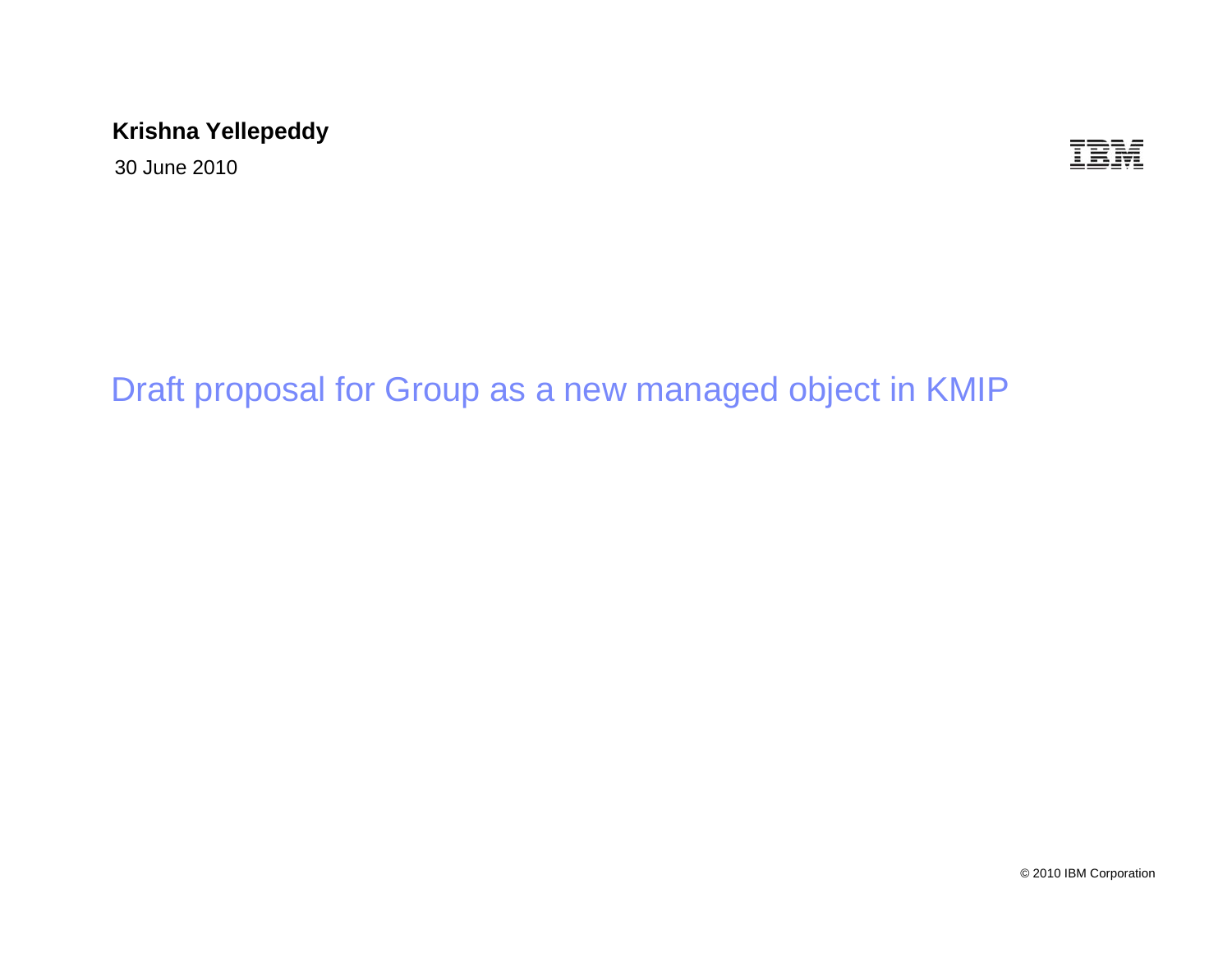### Use cases for group as a new managed object in KMIP

- 1. Allow creation of groups of heterogeneous or homogeneous managed objects.
	- • Example: Create a homogeneous group of symmetric keys. This set of symmetric keys is treated as a resource and access control is enforced on it. E.g. a set of tape drives of a particular type have access to this group of keys.
	- $\bullet$  Create a heterogeneous group of cryptographic objects consisting of asymmetric keys, certificates and secret data. This heterogeneous group may represent a user's credentials for logging on to different applications such as their Gmail account, Facebook account, relational database etc. The user/owner retrieves this group and uses the credentials in the group for signing on to different applications.
- 2. Assign properties to the group governing how elements in the group are served out for use. This could be thought of as a cursor pattern which is specified at the time of creation of the group. For example:
	- a) for a group of symmetric keys, security policy for FIPS compliance may dictate that a key should be served out only once for use by a client for encrypting data. When all the keys have been served out from a group, server returns an error that there are no new keys available. Note that a key can be used any number of times to decrypt data
	- b) for a different group of symmetric keys, keys may be served out in a round robin fashion. In this example a key may be served out more than once for encrypting data
- 3. For a heterogeneous group of elements (e.g. credentials) being managed for a user, user may cache this group of objects and want to be notified by the server if any of the elements in the group have been modified. If they have been modified, then the user refreshes the cache.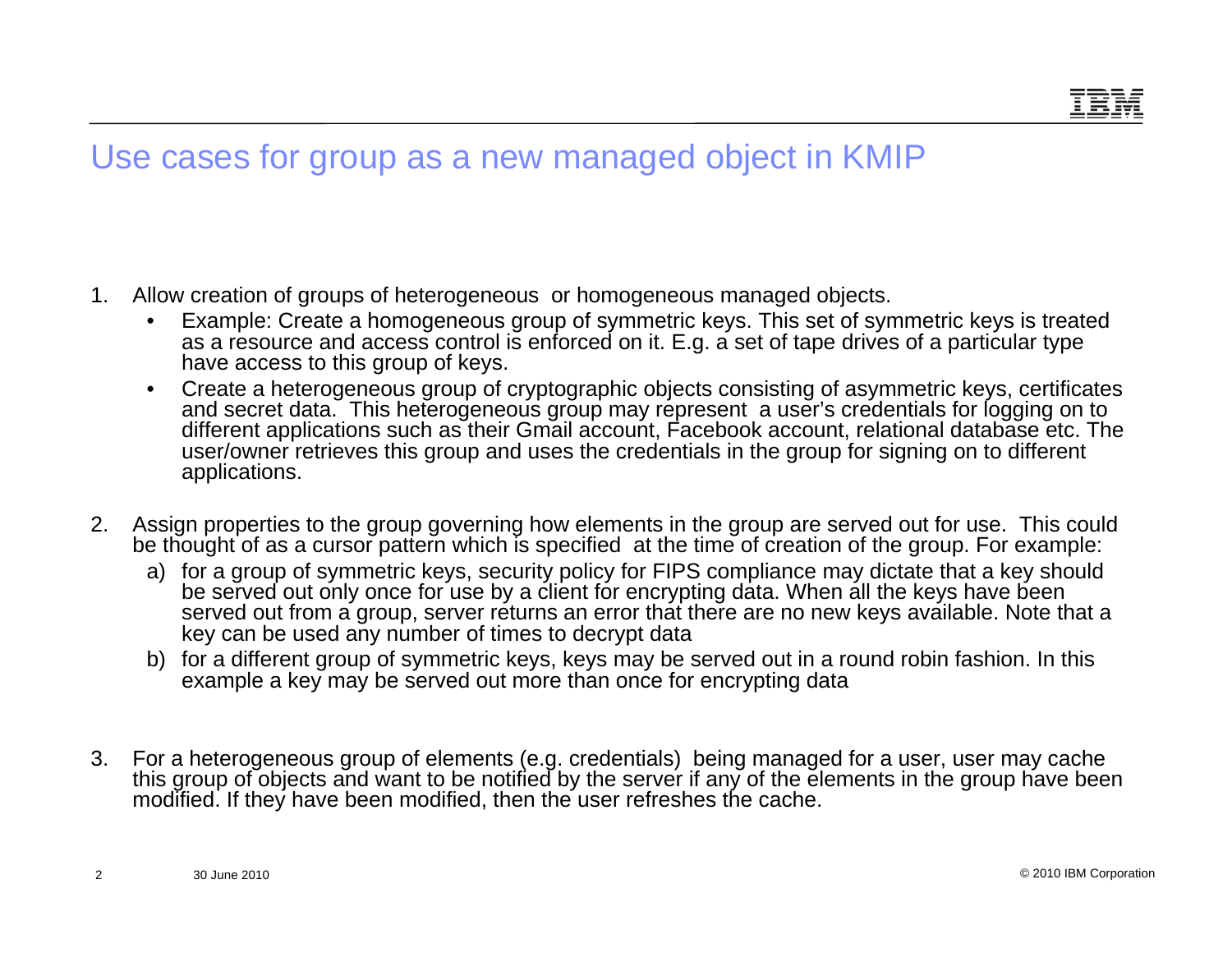### Definition of a Group

- $\bullet$ A group contains zero or more managed objects, excluding other groups.
- $\bullet$  Objects in a group may be heterogeneous or homogeneous. When a group is created, we define whether the group will have heterogeneous or homogeneous objects.
- • Group members are represented by uuids for objects that exist on the KMIP server where the group is being created
- $\bullet$  Should an object be allowed to belong to more than one group ? This complicates access control. Would like to discuss this at the TC and get feedback on whether this should be allowed.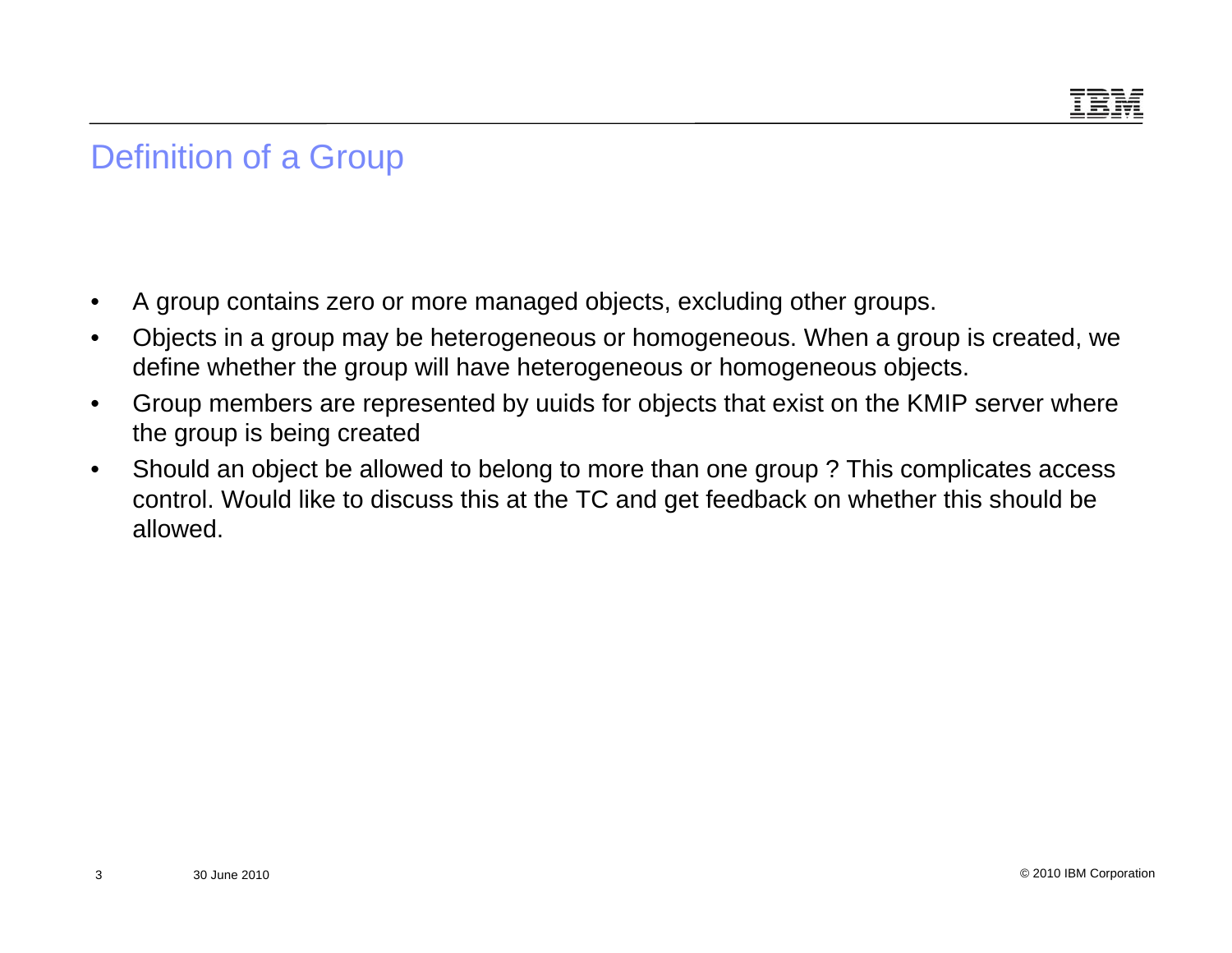

# *BACKUP*

4

30 June 2010 © 2010 IBM Corporation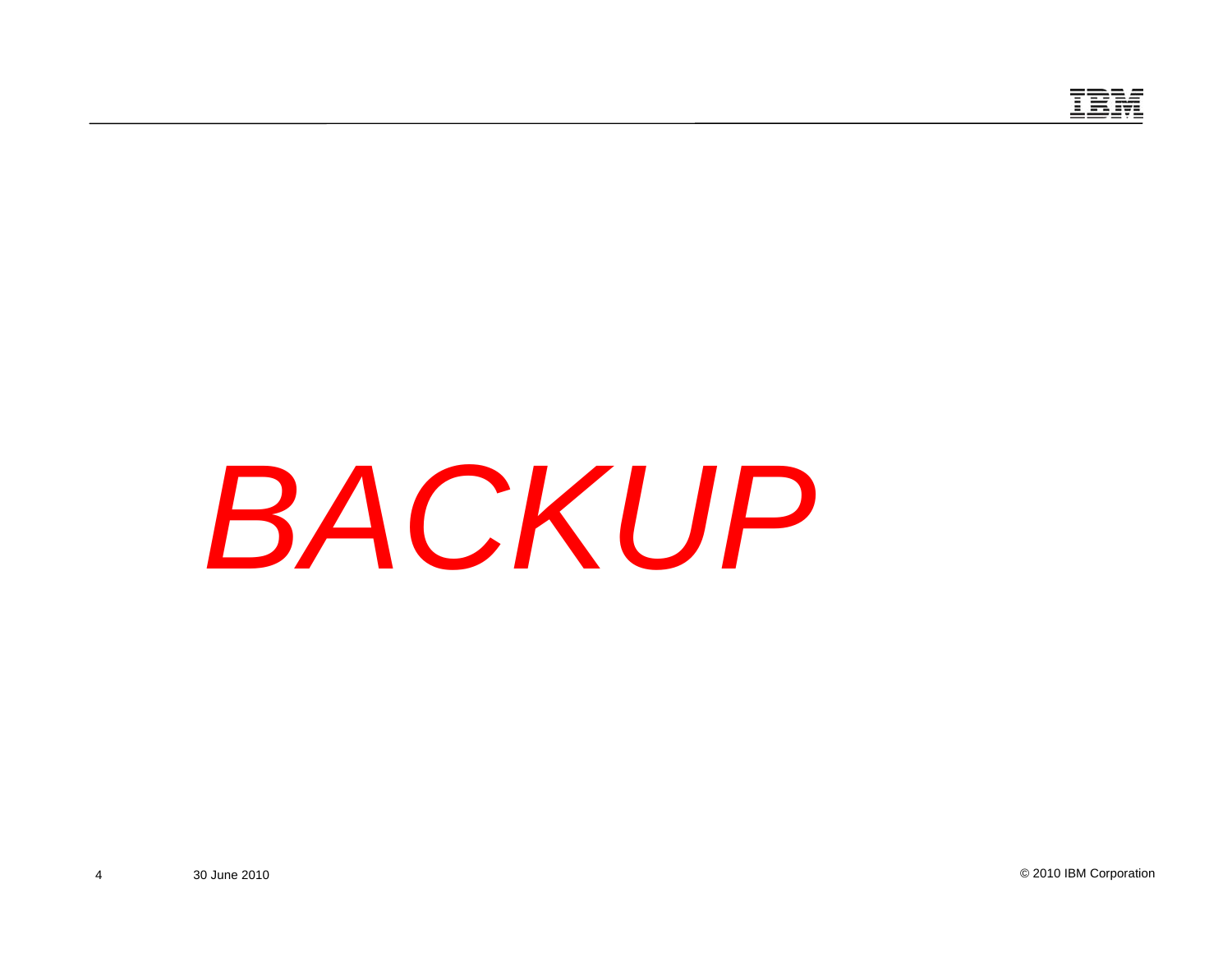

## KMIP Operations permitted on a Group object

| <b>KMIP Operation</b> | Supported for Group?               | Comments                                                                                                                                                                                                                                                                                                                   |
|-----------------------|------------------------------------|----------------------------------------------------------------------------------------------------------------------------------------------------------------------------------------------------------------------------------------------------------------------------------------------------------------------------|
|                       |                                    |                                                                                                                                                                                                                                                                                                                            |
| Create                | N/A                                |                                                                                                                                                                                                                                                                                                                            |
| AddToGroup            | New operation for Group<br>objects | Add member to a group by specifying the uuid of the member.                                                                                                                                                                                                                                                                |
| Create Key Pair       | N/A                                |                                                                                                                                                                                                                                                                                                                            |
| Register              | Y. Extended to support<br>Groups   | Register a group. It has no members at this point. During registration specify<br>whether Group will have heterogeneous objects or homogeneous objects and<br>what the cursor pattern to use is For homogeneous objects, client would have to<br>specify the managed object type. Use AddToGroup to add members to a group |
| Re-key                | N/A                                |                                                                                                                                                                                                                                                                                                                            |
| Derive Key            | N/A                                |                                                                                                                                                                                                                                                                                                                            |
| Certify               | N/A                                |                                                                                                                                                                                                                                                                                                                            |
| Locate                | Y                                  |                                                                                                                                                                                                                                                                                                                            |
| Check                 | N/A                                | Check should be against individual members of a group, and only if it is<br>meaningful                                                                                                                                                                                                                                     |
| Get                   | Y                                  | Returns the Group managed object including the uuids of members, but does not<br>perform 'get' of the members. (Issue: what happens if the list of members is<br>huge? We need a way to get sub-lists of members back).                                                                                                    |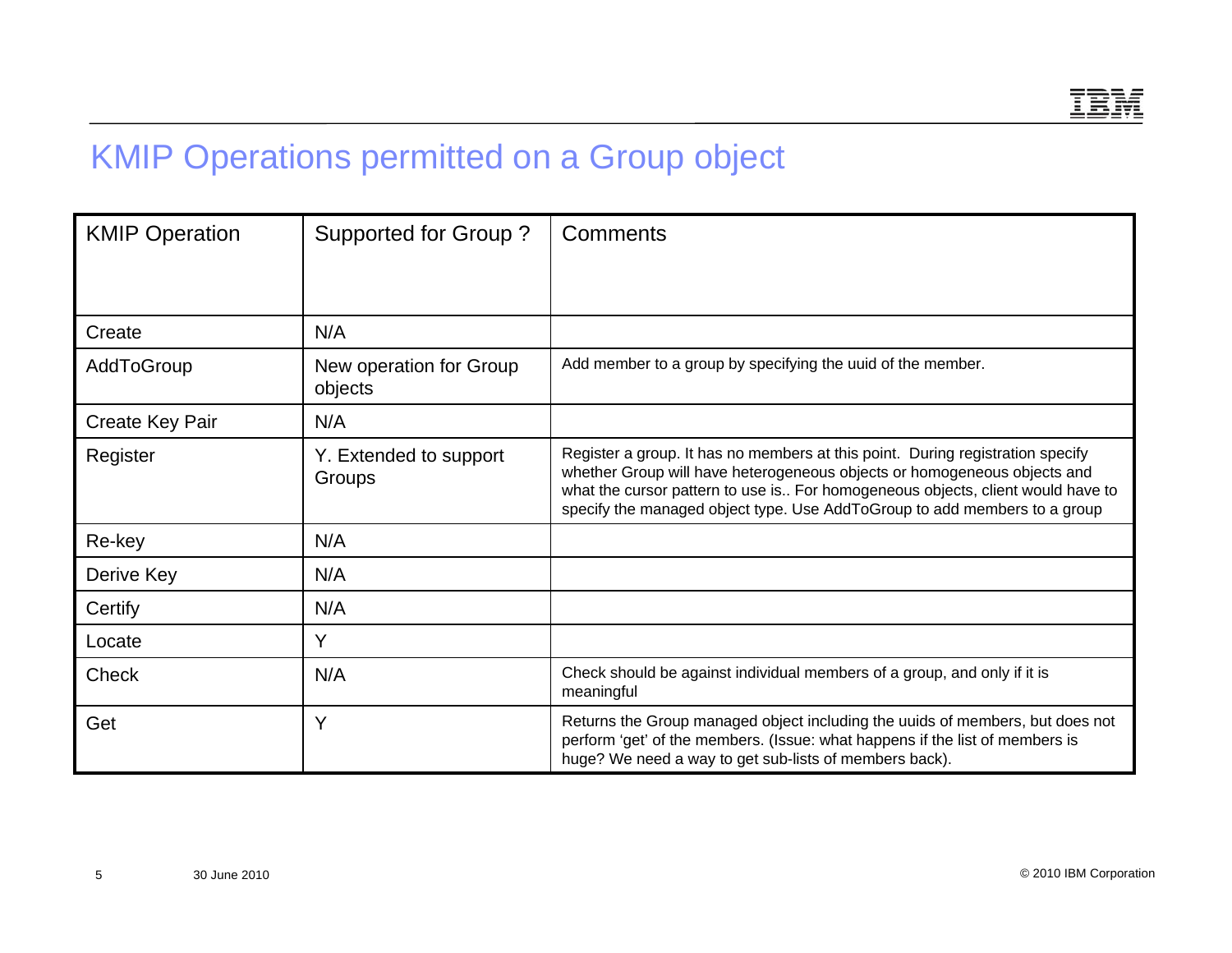### KMIP Operations permitted on Group object continued…

| <b>KMIP Operation</b>       | Supported for Group? | Comments                                                                                                                                                                          |
|-----------------------------|----------------------|-----------------------------------------------------------------------------------------------------------------------------------------------------------------------------------|
|                             |                      |                                                                                                                                                                                   |
| <b>Get Attributes</b>       | Y                    | Return the attributes for the group, not for individual members of the<br>group                                                                                                   |
| <b>Get Attribute List</b>   | Y                    | Returns attribute list for the group, not for individual members of the<br>group                                                                                                  |
| <b>Add Attribute</b>        | Y                    | Add attribute to the group object, not for individual members of the<br>group                                                                                                     |
| <b>Modify Attribute</b>     | Υ                    | Modify attribute for the group, not for individual members of the<br>group                                                                                                        |
| <b>Delete Attribute</b>     | Y                    | Delete attribute for the group, not for individual members of the<br>group                                                                                                        |
| <b>Obtain Lease</b>         | N/A                  |                                                                                                                                                                                   |
| <b>Get Usage Allocation</b> | N/A                  |                                                                                                                                                                                   |
| Activate                    | Y                    | Activate does not apply to Templates. So what happens if a group<br>containing just Templates ? One option is to say that activate is a<br>no-op for template members of a group. |
| Revoke                      | N/A                  |                                                                                                                                                                                   |